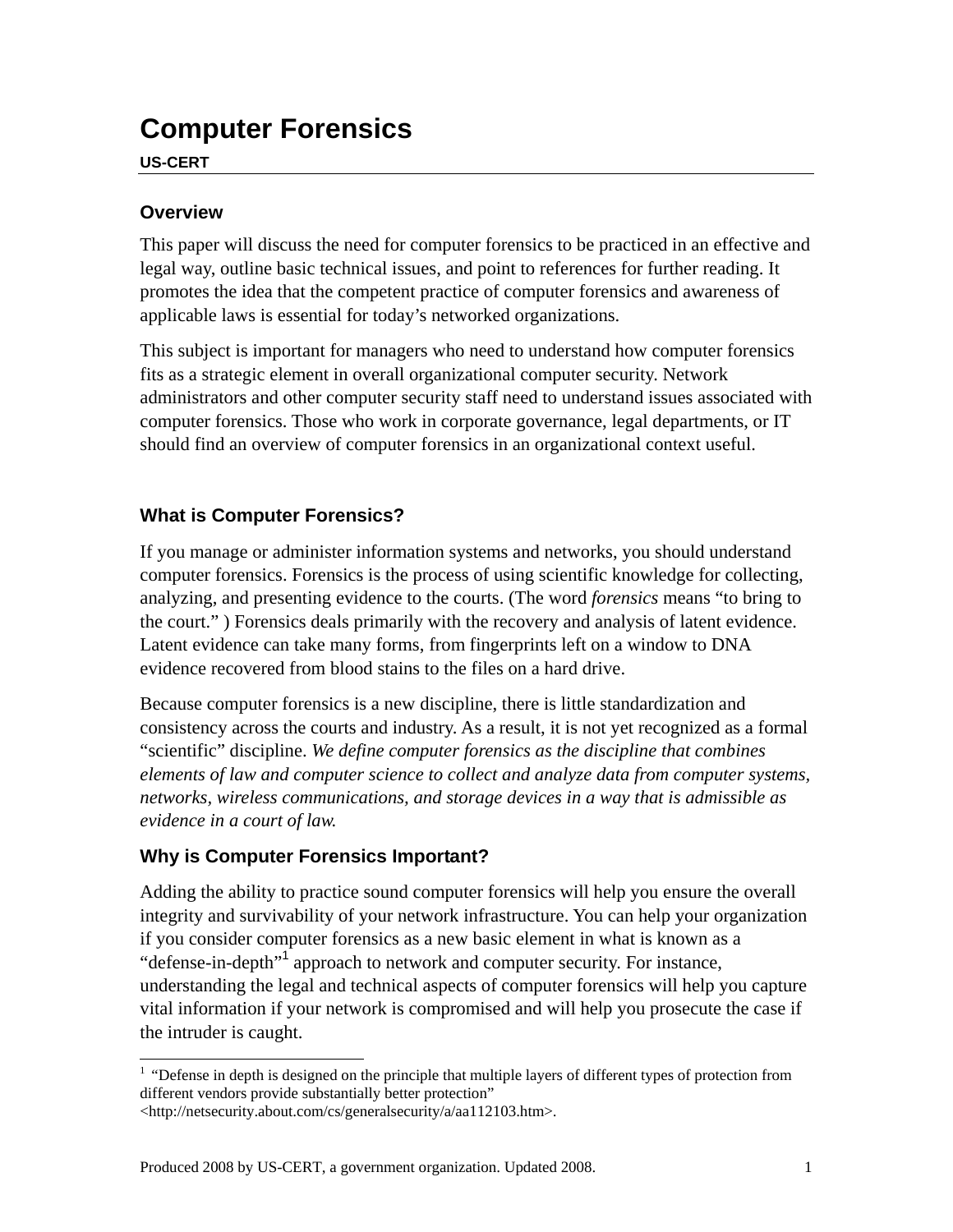What happens if you ignore computer forensics or practice it badly? You risk destroying vital evidence or having forensic evidence ruled inadmissible in a court of law. Also, you or your organization may run afoul of new laws that mandate regulatory compliance and assign liability if certain types of data are not adequately protected. Recent legislation makes it possible to hold organizations liable in civil or criminal court if they fail to protect customer data. $2$ 

Computer forensics is also important because it can save your organization money. Many managers are allocating a greater portion of their information technology budgets for computer and network security. International Data Corporation (IDC) reported that the market for intrusion-detection and vulnerability-assessment software will reach 1.45 billion dollars in 2006. In increasing numbers, organizations are deploying network security devices such as intrusion detection systems (IDS), firewalls, proxies, and the like, which all report on the security status of networks.

From a technical standpoint, the main goal of computer forensics is to identify, collect, preserve, and analyze data in a way that preserves the integrity of the evidence collected so it can be used effectively in a legal case.

What are some typical aspects of a computer forensics investigation? First, those who investigate computers have to understand the kind of potential evidence they are looking for in order to structure their search.<sup>3</sup> Crimes involving a computer can range across the spectrum of criminal activity, from child pornography to theft of personal data to destruction of intellectual property. Second, the investigator must pick the appropriate tools to use. Files may have been deleted, damaged, or encrypted, and the investigator must be familiar with an array of methods and software to prevent further damage in the recovery process.

Two basic types of data are collected in computer forensics. *Persistent data* is the data that is stored on a local hard drive (or another medium) and is preserved when the computer is turned off. *Volatile data* is any data that is stored in memory, or exists in transit, that will be lost when the computer loses power or is turned off. Volatile data resides in registries, cache, and random access memory (RAM). Since volatile data is ephemeral, it is essential an investigator knows reliable ways to capture it.

System administrators and security personnel must also have a basic understanding of how routine computer and network administrative tasks can affect both the forensic process (the potential admissibility of evidence at court) and the subsequent ability to recover data that may be critical to the identification and analysis of a security incident.

l

<sup>2</sup> Laws such as the Health Insurance Portability and Accountability Act (HIPAA), Sarbanes-Oxley, California Act 1798, and others hold businesses liable for breaches in the security or integrity of computer networks.

<sup>3</sup> For an overview of the types of crimes that involve a computer and how law enforcement aids investigation, see "How the FBI Investigates Computer Crime" at <http://www.cert.org/tech\_tips/FBI\_investigates\_crime.html >.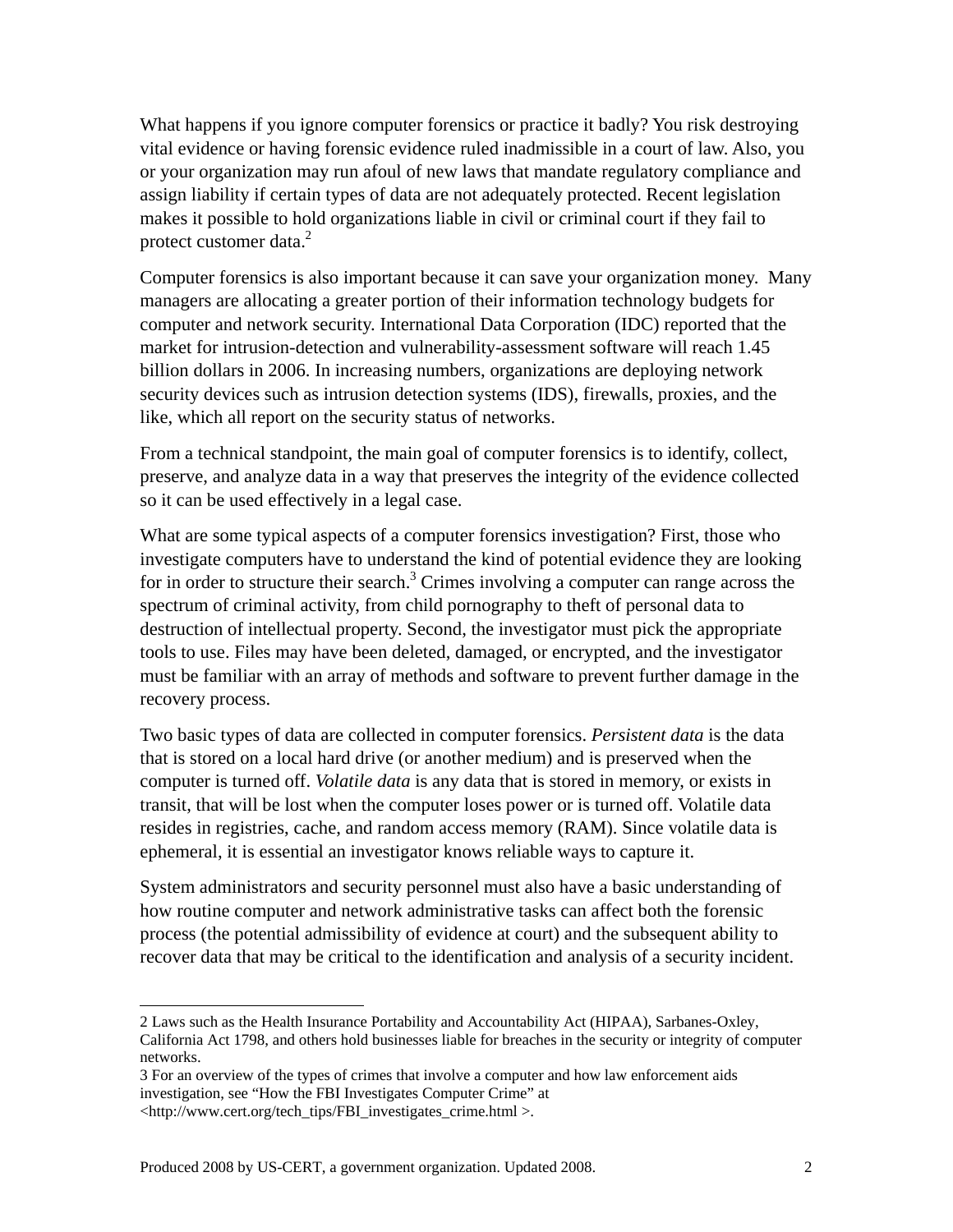# **Legal Aspects of Computer Forensics**

Anyone overseeing network security must be aware of the legal implications of forensic activity. Security professionals need to consider their policy decisions and technical actions in the context of existing laws. For instance, you must have authorization before you monitor and collect information related to a computer intrusion. There are also legal ramifications to using security monitoring tools.

Computer forensics is a relatively new discipline to the courts and many of the existing laws used to prosecute computer-related crimes, legal precedents, and practices related to computer forensics are in a state of flux. New court rulings are issued that affect how computer forensics is applied. The best source of information in this area is the United States Department of Justice's Cyber Crime web site.<sup>4</sup> The site lists recent court cases involving computer forensics and computer crime, and it has guides about how to introduce computer evidence in court and what standards apply. The important point for forensics investigators is that evidence must be collected in a way that is legally admissible in a court case.

Increasingly, laws are being passed that require organizations to safeguard the privacy of personal data. It is becoming necessary to prove that your organization is complying with computer security best practices. If there is an incident that affects critical data, for instance, the organization that has added a computer forensics capability to its arsenal will be able to show that it followed a sound security policy and potentially avoid lawsuits or regulatory audits.

There are three areas of law related to computer security that are important to know about. The first is found in the United States Constitution. The Fourth Amendment<sup>5</sup> allows for protection against unreasonable search and seizure, and the Fifth Amendment allows for protection against self-incrimination. Although the amendments were written before there were problems caused by people misusing computers, the principles in them apply to how computer forensics is practiced.

Second, anyone concerned with computer forensics must know how three U.S. Statutory laws<sup>6</sup> affect them:

- Wiretap Act (18 U.S.C. 2510-22)
- Pen Registers and Trap and Trace Devices Statute (18 U.S.C. 3121-27)
- Stored Wired and Electronic Communication Act (18 U.S.C. 2701-120)

 $\overline{a}$ 

<sup>4</sup> http://www.cybercrime.gov

<sup>&</sup>lt;sup>4</sup> http://www.cybercrime.gov<br><sup>5</sup> A detailed analysis of issues surrounding the Fourth Amendment can be found on this web site: <http://caselaw.lp.findlaw.com/data/constitution/amendment04/>.

 $6$  The text of these laws can be found at the U.S. Department of Justice web site <http://www.usdoj.gov/criminal/cybercrime/cclaws.html>.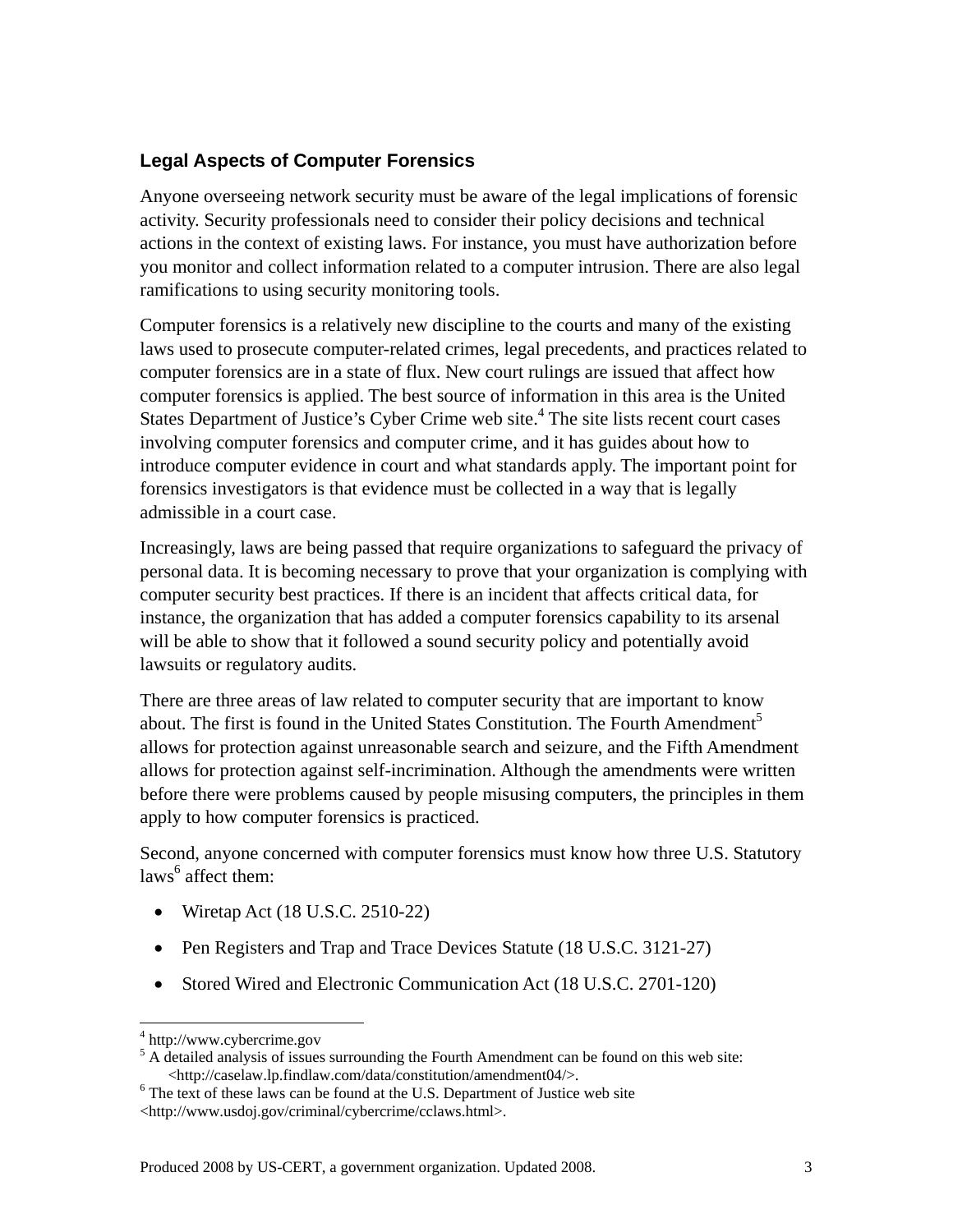Violations of any one of these statutes during the practice of computer forensics could constitute a federal felony punishable by a fine and/or imprisonment. It is always advisable to consult your legal counsel if you are in doubt about the implications of any computer forensics action on behalf of your organization.

Third, the U.S. Federal rules of evidence about hearsay, authentication, reliability, and best evidence must be understood. In the U.S. there are two primary areas of legal governance affecting cyber security actions related to the collection of network data: (1) authority to monitor and collect the data and (2) the admissibility of the collection methods. Of the three areas above, the U.S. Constitution and U.S. Statutory Laws primarily govern the collection process, while the Federal Rules of Evidence deal mostly with admissibility.

If system administrators possess the technical skills and ability to preserve critical information related to a suspected security incident in a forensically sound manner and are aware of the legal issues related to forensics, they will be a great asset to their organization. Should an intrusion lead to a court case, the organization with computer forensics capability will be at a distinct advantage. For a more detailed discussion of these and related topics, see the document on which this paper is based, Nolan's *Forensics Guide to Incident Response for Technical Staff,* and other resources listed below.

#### **Online Resources**

Center for Democracy and Technology. *Impact of the McCain-Kerrey Bill on Constitutional Privacy Rights.*  http://www.cdt.org/crypto/legis\_105/mccain\_kerrey/const\_impact.html

CERIAS: Digital Forensics Resources. http://www.cerias.purdue.edu/research/forensics/resources.php?output=printable

Computer Crime and Intellectual Property Section Criminal Division, United States Department of Justice. *Searching and Seizing Computers and Obtaining Electronic Evidence in Criminal Investigations*. http://www.cybercrime.gov/s&smanual2002.htm

Computer Forensics, Cybercrime and Steganography Resources http://www.forensics.nl/links/

http://www.computerforensicsworld.com Computer Forensics World.

Computer Professionals for Social Diversity: Computer Crime Directory. http://www.cpsr.org/cpsr/computer\_crime

Cornell University. *Federal Rules of Evidence.*  http://www.law.cornell.edu/rules/fre/overview.html